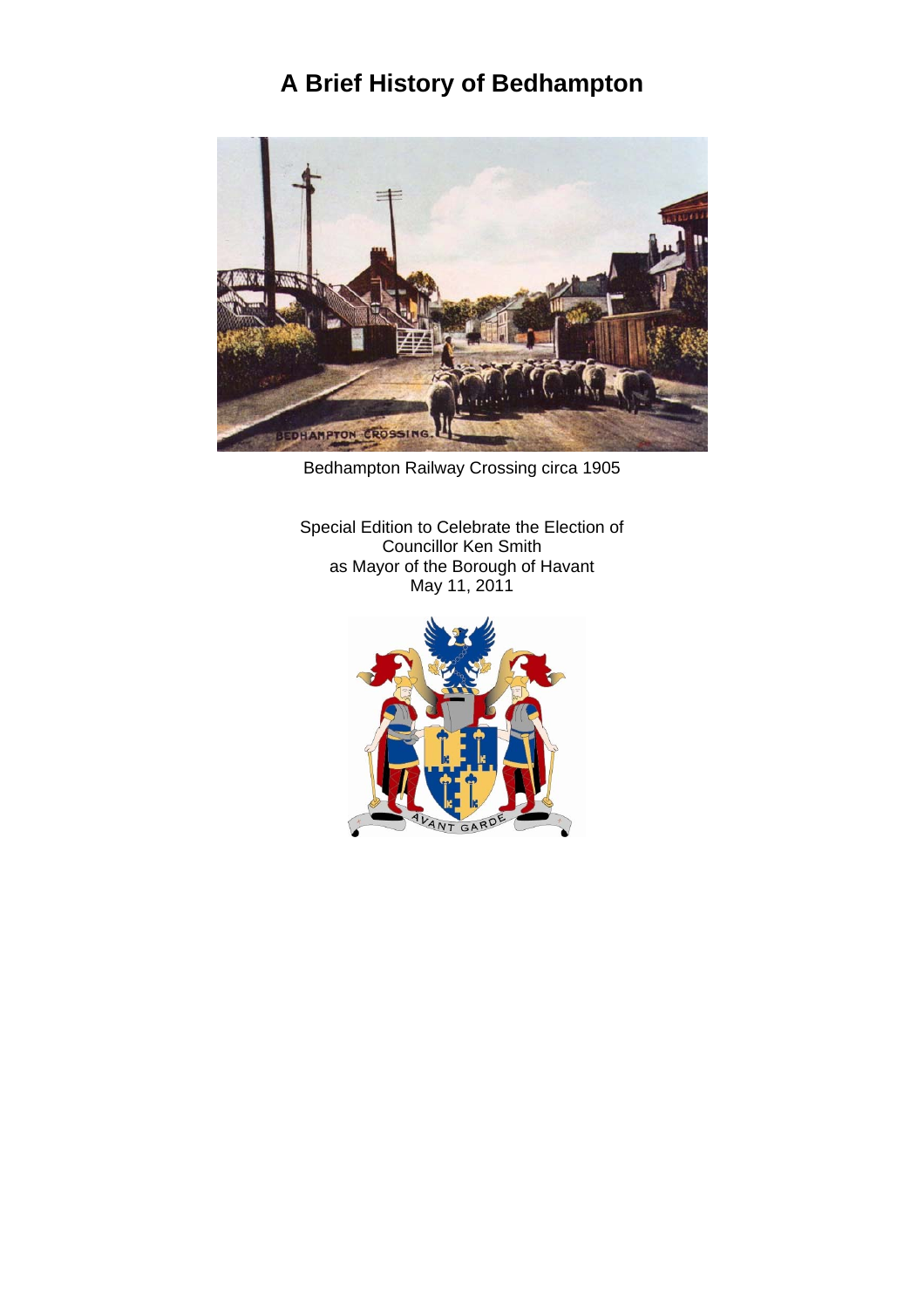### **A Brief History of Bedhampton**

In A.D.501 Saxons invaded Portsmouth, defeated the inhabitants and took possession of all the surrounding countryside, including Bedhampton*.* 

During the next three hundred years development and changes took place, as records exist that in A.D.837 the Manor of Bedhampton and its land were granted to the Cathedral Church of Winchester by Egbert, King of Wessex.

During the reign of the Saxon King Alfred, Danish invasions commenced, pillaging the village and laying it to waste. Further invasions took place until all England was conquered and Canute proclaimed King. Story has it that it was at nearby Bosham where Canute demonstrated he was unable to repel the sea. Soon after his death in 1035, Bedhampton Manor was let to Alsi who held it until the Normans took possession in 1066.

In 1086 William The Conqueror ordered a census of the whole land – the Domesday Book – and under the heading "The land of St. Peter, Winchester", Bedhampton has the distinction of a direct mention. The entry states *"Hugo de port ten. de abbatia BETAMETONE."* (Hugo de Port holds BETAMETONE from the Abbey).

As time progressed Bedhampton's name changed from Betametone to Bethameton and Bethametona (one source dates these uses from 1167 and 1242) to Bedhamton through to Bedhampton.

In 1870-72, John Marius Wilson's *Imperial Gazetteer of England and Wales* described Bedhampton like this:

*"*Bedhampton*, a village and a parish in Havant district, Hants. The village stands on Langston harbour, adjacent to the South Coast railway, 1 mile W of Havant; and it has a post office under Havant, commands a charming sea-view, and is noted for its fine springs. The parish comprises 2,416 acres of land and 190 of water. Real property, £4,182. Pop., 576. Houses, 119. The property is divided among a few.*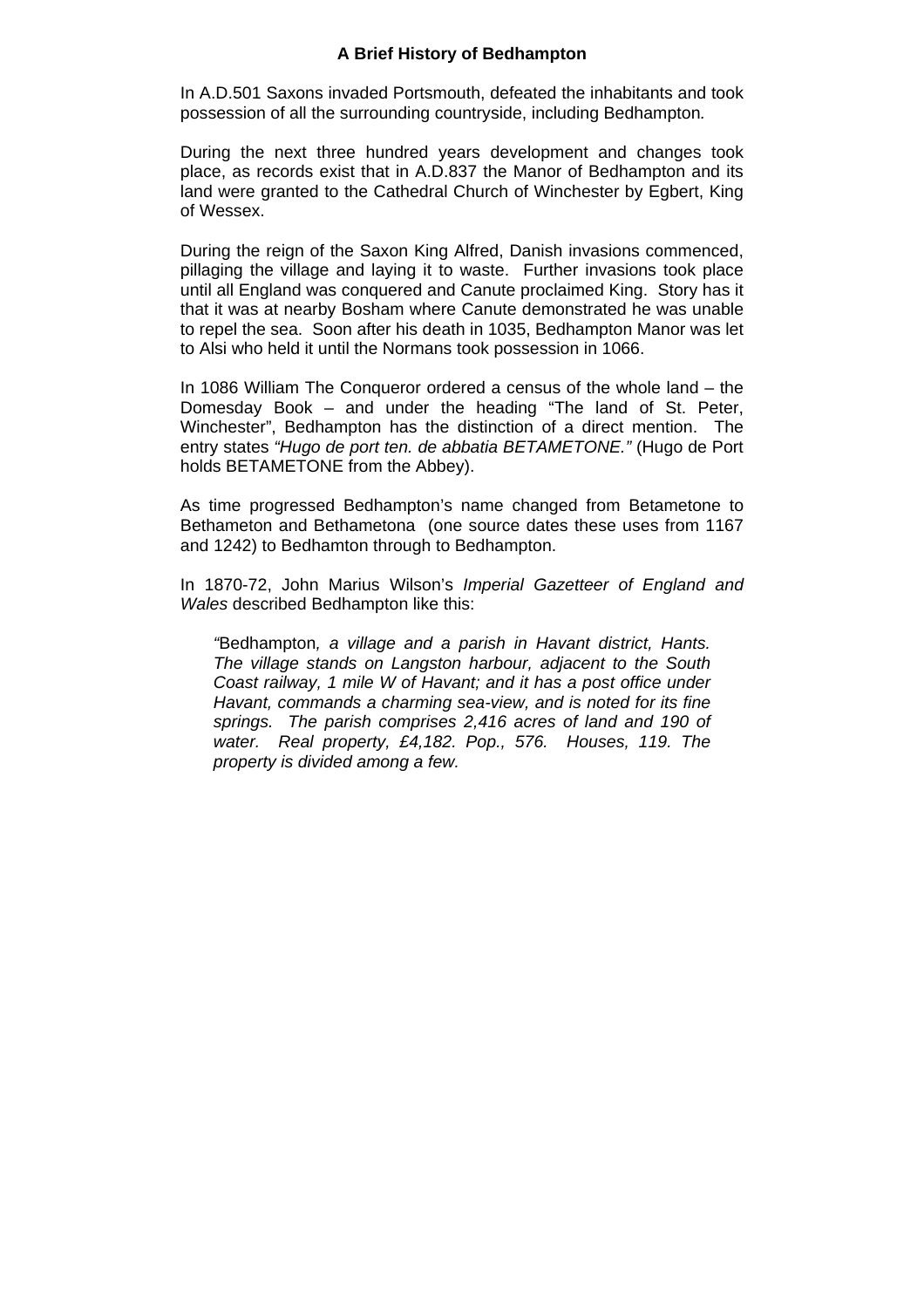*The manor once belonged to a dowager Countess of Kent, who took a nun's vow in grief for the death of her husband, afterwards married Sir Eustace Dabrieshes-court, founded a chantry in penance for her marriage, and died here in 1411. The living is a rectory in the diocese of Winchester. Value, £328\* Patron, E. Daubeny, Esq. The church is a small, old, substantial edifice, with pointed steeple."* 

#### **Bedhampton**

Bedhampton**,** a former village, is now a suburb located in the Borough of Havant. It is to be found at the northern end of Langstone Harbour and at the foot of the eastern end of Portsdown Hill and is close to the A27, M27 and A3(M) roads.

Modern Bedhampton has a railway station one mile west of Havant with services to Portsmouth, Brighton and London together with connections to Southampton, Bristol and South Wales.

The Havant to Portsmouth railway was opened in 1847 but Bedhampton Halt did not open until April 1, 1906. In the late 1940s it came under the control of Havant for staffing. During August 2007 the old platform surfaces were upgraded, new shelters and railway gates added in addition to Platform 1 (eastbound) being extended to make it suitable for longer trains.

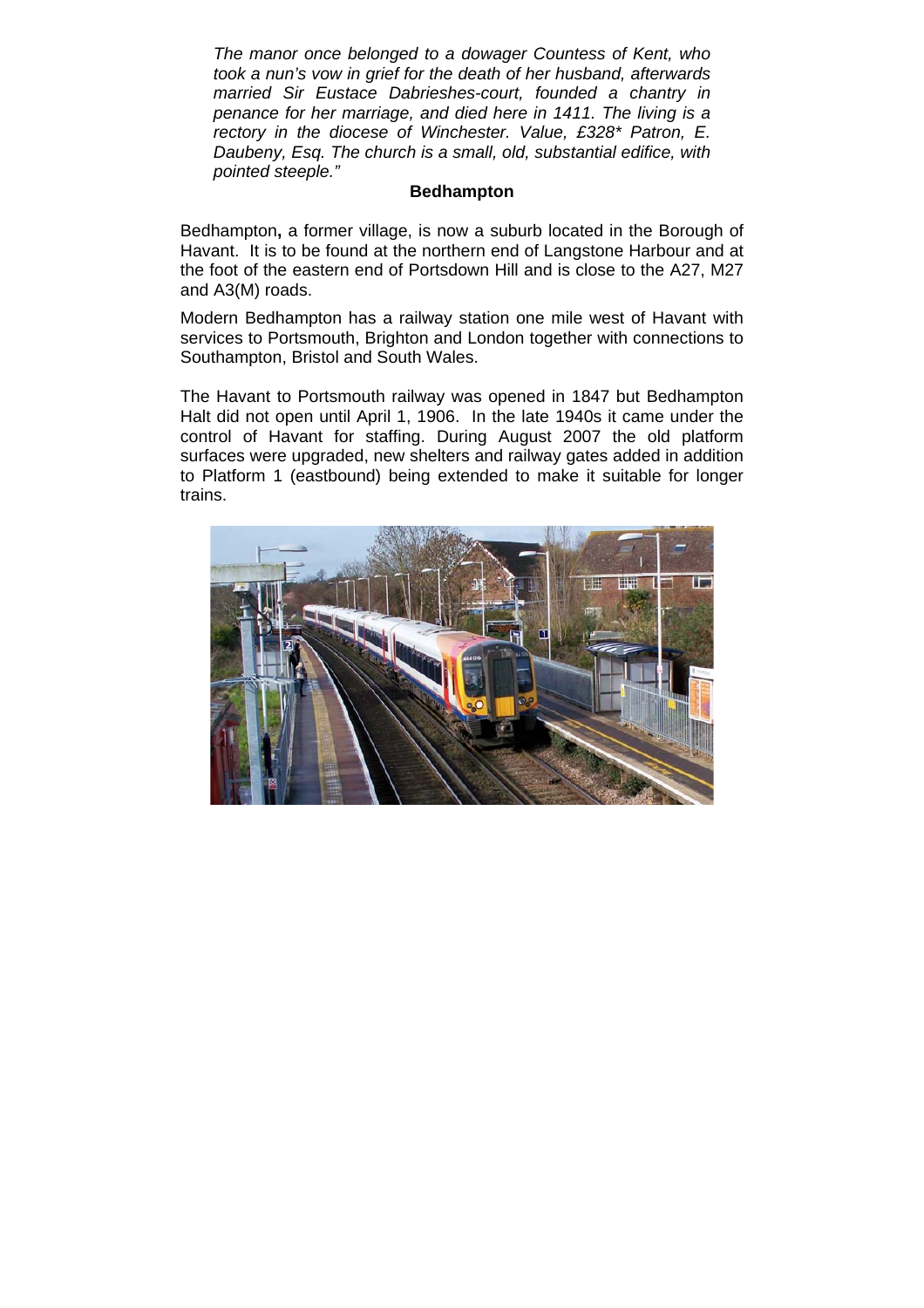#### **Parks**

Bedhampton is well served with open spaces where people can relax. The Hermitage Stream Walk runs to the north of the parish, from New Road to Purbrook Way. In the centre of Bedhampton is a large open space bounded by Hooks Lane, part of which is home to the Havant Rugby Football Club.

To the south of Bedhampton Road is Bidbury Mead, a large tree lined recreation ground, which is home to the Bedhampton Mariners Cricket Club and the Bedhampton Bowling Club. People also enjoy the space and facilities provided at Scratchface Recreation Ground situated to the northwest of the village



### Bidbury Mead

#### **Churches**

.

There has been a church in Bedhampton since 1086. The present parish church, St. Thomas The Apostle, situated in Lower Bedhampton, dates from the 12th century. In 1953 a church centre was built and dedicated to St. Nicholas. There is also a Methodist church in Hulbert Road. A Gospel Hall built between 1901 and 1902 with funds provided by a local benefactress, Miss Isabella Dennistoun Meiklam, was closed in 2010.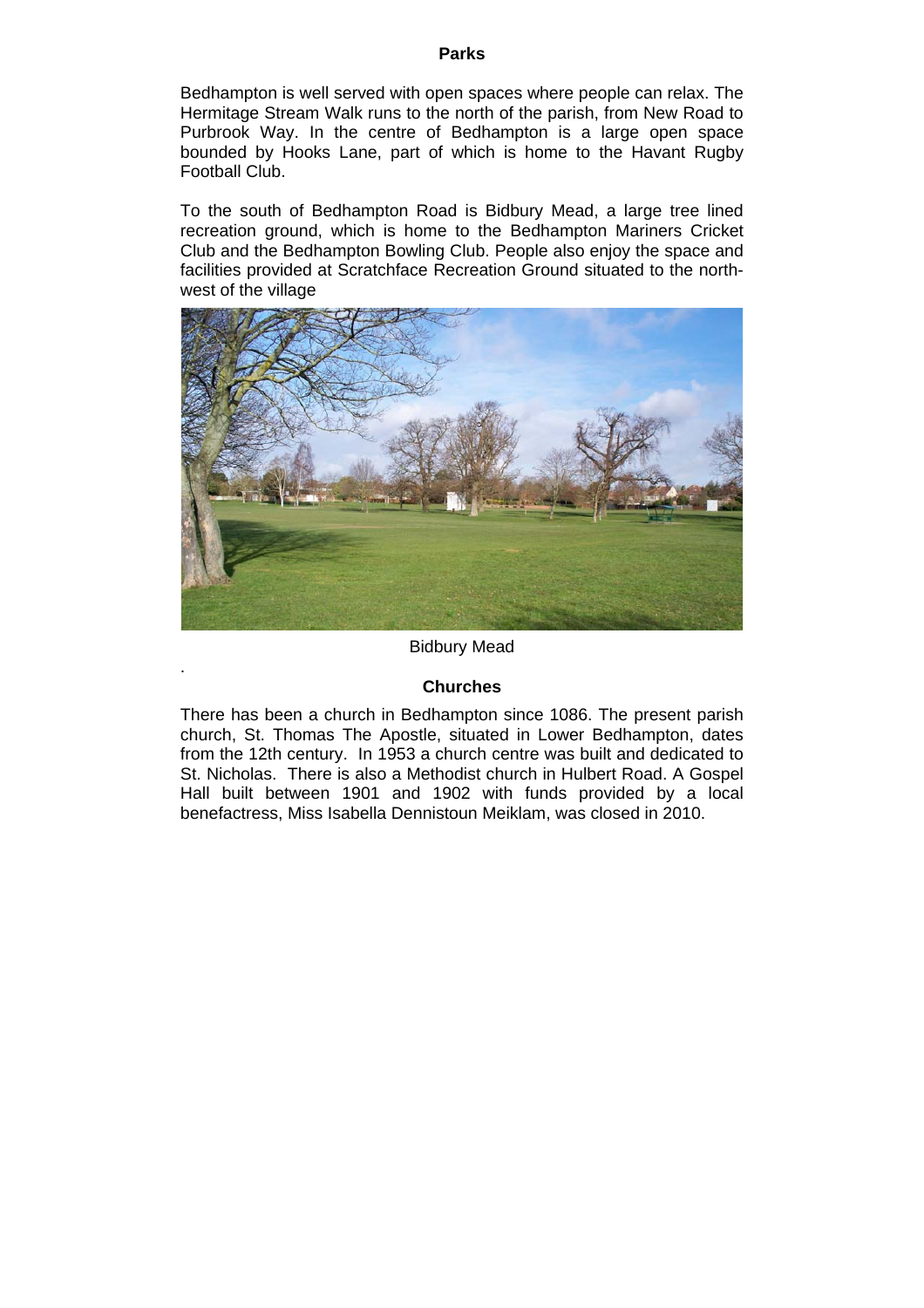

Church of St. Thomas The Apostle



Lower Bedhampton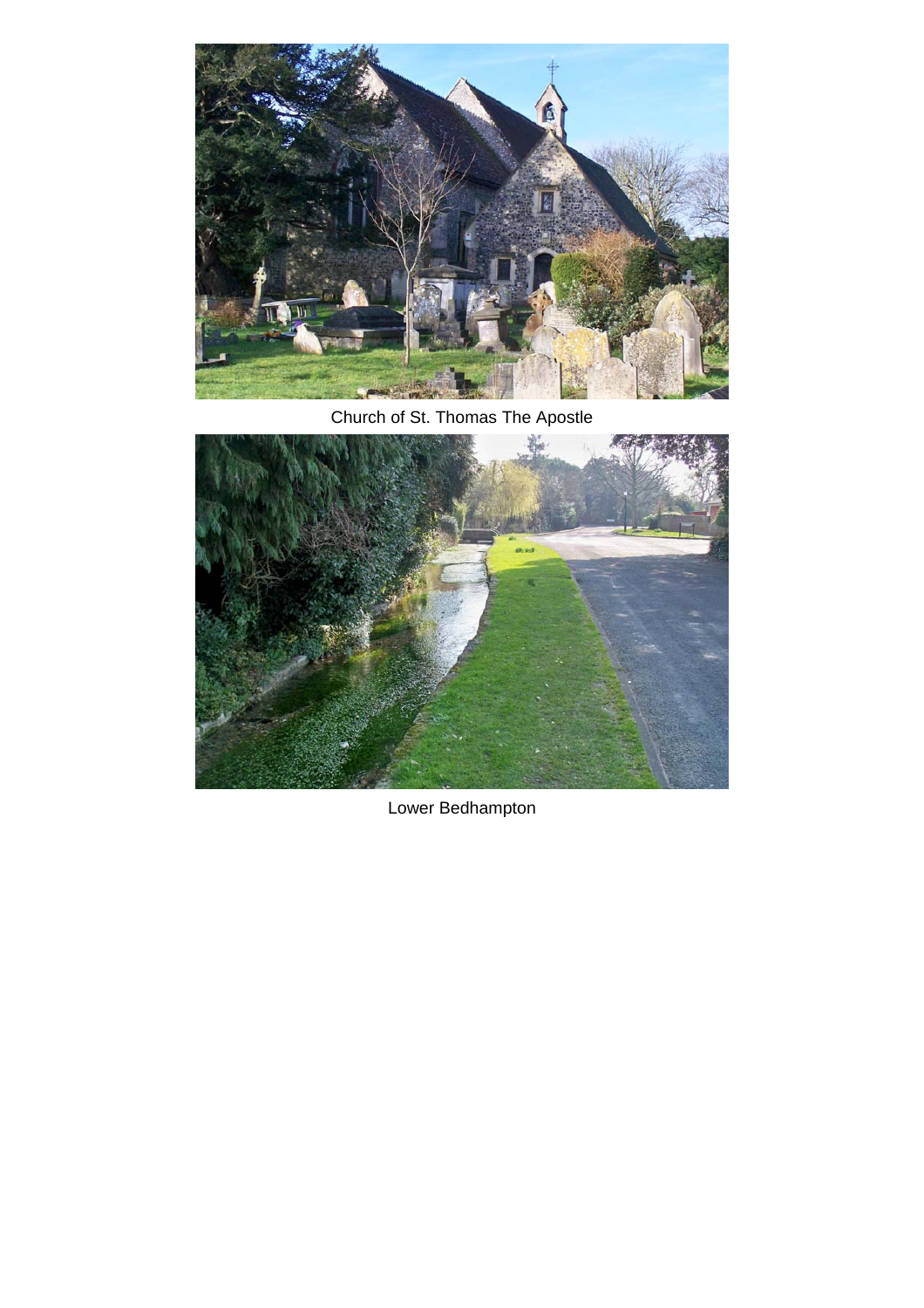### **Schools**

The House of Commons Education Enquiry, 1835, records that there were two 'Dame Schools' in Bedhampton in 1833.The old Bedhampton School was built in 1868 on the corner of Bedhampton Road and Kingscroft Lane to the design of Richard William Drew, a London architect. Miss Dust was the original mistress, serving at the school until 1876. On reviewing her logbook she records that she had to "reprove a boy for fighting". Further she appears to have been frequently visited by the squire, William Stone, M.P. and the rector, Revd. Edmund Daubeney, B.A.

Bedhampton School Board was formed in 1871, the land and school was leased to the Board in 1873 to be used as a school, Sunday school and public meeting rooms. Also in 1873 the school was enlarged and again in 1895 for about 180 children.

The school closed in 1985 and subsequently became the Bedhampton Arts Centre; this Grade II listed building still remains largely intact.



The Old School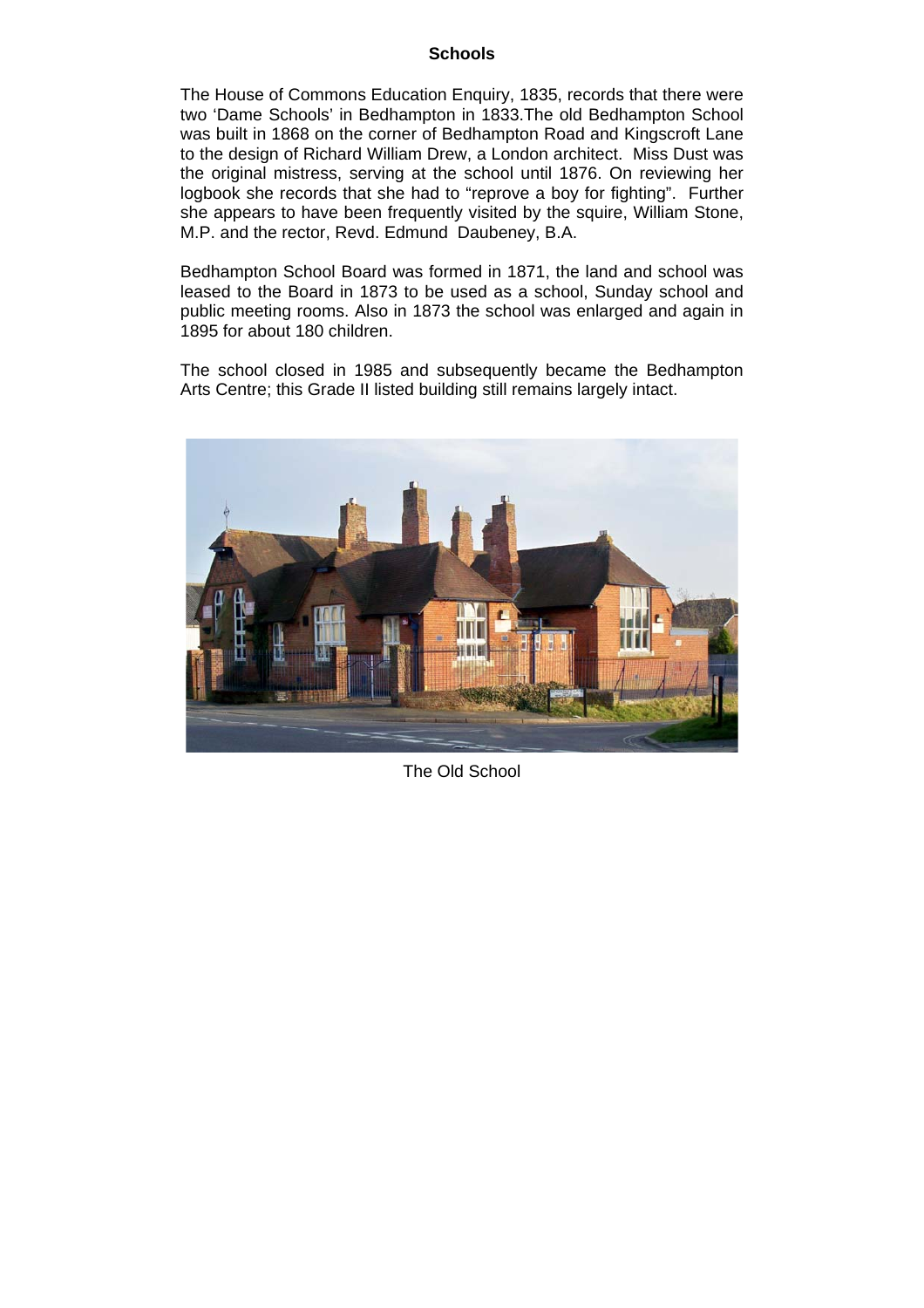After World War II, school places were at a premium and extra places were created by converting part of the former HMS Daedalus III Naval Camp into Stockheath Primary School. This was located where Tarrant Gardens has now been built.

In 1974 Hampshire County Council decided to split the primary intake. A new school, for the older children, was built on land adjacent to Hooks Lane Recreation Ground; this school was named Bidbury Middle School.

A long campaign commenced to move the newly created Bedhampton First School to the same site. This eventually took place in February 1985 when Bedhampton and Stockheath First Schools amalgamated to become Bidbury First School, renamed Bidbury Infant School in 1994.

Bedhampton is also home to a Roman Catholic Primary School, St. Thomas More's.



Bedhampton *'In Bloom'*